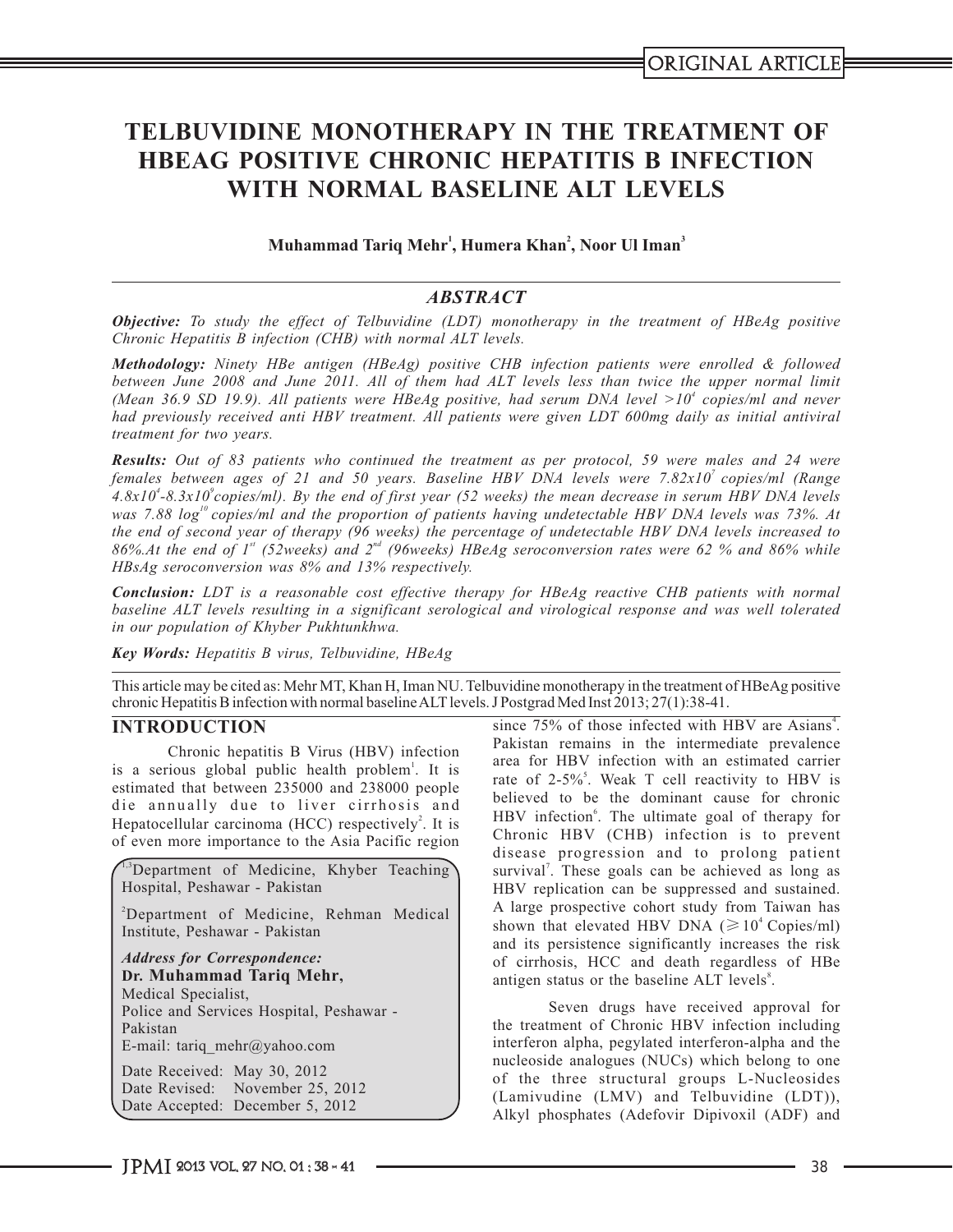Tenefovir Dipivoxil Fumarate(TDF) and D- with non detectable serum HBV DNA levels, Cyclopentanes (Entecavir (ETV)<sup>9</sup>. Telbuvidine HBsAg & HBeAg seroconversion and viral (LDT) is a novel orally administered nucleoside breakthrough. analogue for the use in the treatment of chronic Viral Breakthrough was defined as HBV infection. In contrast to the other nucleoside analogues, LDT has not been associated with the increase in HBV DNA >10,000copies/ml while on inhibition of mammalian DNA polymerase with treatment. mitochondrial toxicity. LDT has demonstrated potent activity against HBV with significantly Analysis of full blood count, liver and higher rate of response and superior viral renal functions, CPK levels were performed at suppression compared with Lamivudine. LDT is baseline, after 1st month of stating treatment and well tolerated with a low adverse effect profile and then at three monthly intervals using automatic no dose limiting toxicity has been observed at its biochemistry analyzer (Hitachi 7600). HBsAg, effective dose. LDT is one of the most potent HBeAg, Anti HBe Antibodies were quantified antiviral agents for chronic HBV infection<sup>10</sup> and using radio immunoassay (Abbott Laboratories antiviral agents for chronic HBV infection<sup>10</sup> and using radio immunoassay (Abbott Laboratories was approved by Food & Drug Authority (FDA) Ltd). HBV DNA Quantification was done using<br>on 25<sup>th</sup> Oct. 2006. Therefore we decided conduct Ampiclor HBV Test (Roche Diagnostics, Basel, on 25<sup>th</sup> Oct, 2006. Therefore we decided conduct Ampiclor HBV Test (Roche Diagnostics, Basel, this study to find out the efficacy of LDT Switzerland) with a detection limit of 300 monotherapy in the treatment of CHB infection in copies/ml. Quantitative data was presented as mean monotherapy in the treatment of CHB infection in our local population. ±SD, categorical data as counts and percentages.

This prospective study was approved by the ethics review committee of Khyber Teaching **RESULTS** Hospital, Peshawar. Written informed consent before enrolment was taken. All patients were Off the total 83 patients who continued in diagnosed as CHB infection based on hepatitis B the study as per protocol, 59 were males and 24 surface antigen (HBsAg) positivity for more than were females between ages of 21 and 50 years. six months. Ninety HBe antigen (HBeAg) positive Baseline HBV DNA levels were 7.82x10<sup>7</sup> copies/ml  $\text{CHB}\text{ infection patients were enrolled and followed}$  (Range  $4.8 \times 10^4 \text{ copies/ml}$  to  $8.3 \times 10^9 \text{ copies/ml}$ ). By between June 2008 and June 2011. Five patients the end of first vear (52 weeks) the mean decrease between June 2008 and June 2011. Five patients the end of first year (52 weeks) the mean decrease were dropped out because three failed to attend for in serum HBV DNA levels was 7.88 log<sup>10</sup> copies/ml were dropped out because three failed to attend for in serum HBV DNA levels was 7.88  $\log^{10}$  copies/ml regular follow-ups, one had massive elevations of and the proportion of patients having undetectable creatinine phosphokinase (CPK) requiring stopping HBV DNA levels was 73%. At the end of second therapy and a lady got pregnant. A further two vear of therapy (96 weeks) the percentage of therapy and a lady got pregnant. A further two year of therapy (96 weeks) the percentage of were also dropped because there were concerns undetectable HBV DNA levels increased to 86%. regarding compliance with the drug therapy. All streamling compliance with the drug therapy. The the end of  $1^{st}$  (52weeks) and  $2^{nd}$ <br>the enrolled patients were followed up in three (96weeks) HBeAg seroconversion rates were 62 % months interval and compliance with the therapy (96 weeks) HBeAg seroconversion rates were 62 % onther value of them had  $\Delta T$  and 86% while HBsAg seroconversion was 8% and was stressed and ensured. All of them had ALT levels less than twice the upper normal limit (Mean 36.9 SD 19.9). All patients were HBeAg Four patients demonstrated viral positive, had serum DNA level  $>10^4$  copies/ml and positive, had serum DNA level >10<sup>t</sup> copies/ml and breakthrough during the course of treatment, 2 at never had previously received anti HBV treatment. 62 weeks, one each at 72 weeks and 76 weeks of All patients were given LDT 600mg daily as initial therapy. antiviral treatment for two years. Patients were excluded form the study if they were co infected **DISCUSSION** with HIV, HCV or HDV, had evidence of liver our results are comparatively better at cirrhosis on ultrasound or clinical evidence of entified to the overseas data hepatic decompensation, pancreatitis, HCC, fatty and clearance as compared to the overseas data hepatic decompensation, pancreatitis, HCC, fatty and clearance as compared to the overseas data reported in the past. This may well be because of liver, alcoholic hepatitis or pregnancy. Upper GI different demographic characteristics of our Endoscopy and ultrasound of abdomen was also performed on all patients before starting treatment to rule out any stigmata of Chronic Liver Disease investigated further in the years to come. However (CLD).

therapeutic endpoints at the end of first and second more research in to the treatment for HBV in our years of therapy including proportion of patients local population. We consider the only major years of therapy including proportion of patients

persistent (two consecutive determinations)

baseline, after 1st month of stating treatment and HBV DNA levels were presented as log **METHODOLOGY** transformation. Data was analyzed using SPSS

and the proportion of patients having undetectable undetectable HBV DNA levels increased to  $86%$ .

13% respectively.

62 weeks, one each at 72 weeks and 76 weeks of

patients or due to different genotypes of HBV prevalent in our population. This needs to be there was no data available locally to compare our The study focussed on the main results. It also further emphasizes the need for the endpoints at the end of first and second more research in to the treatment for HBV in our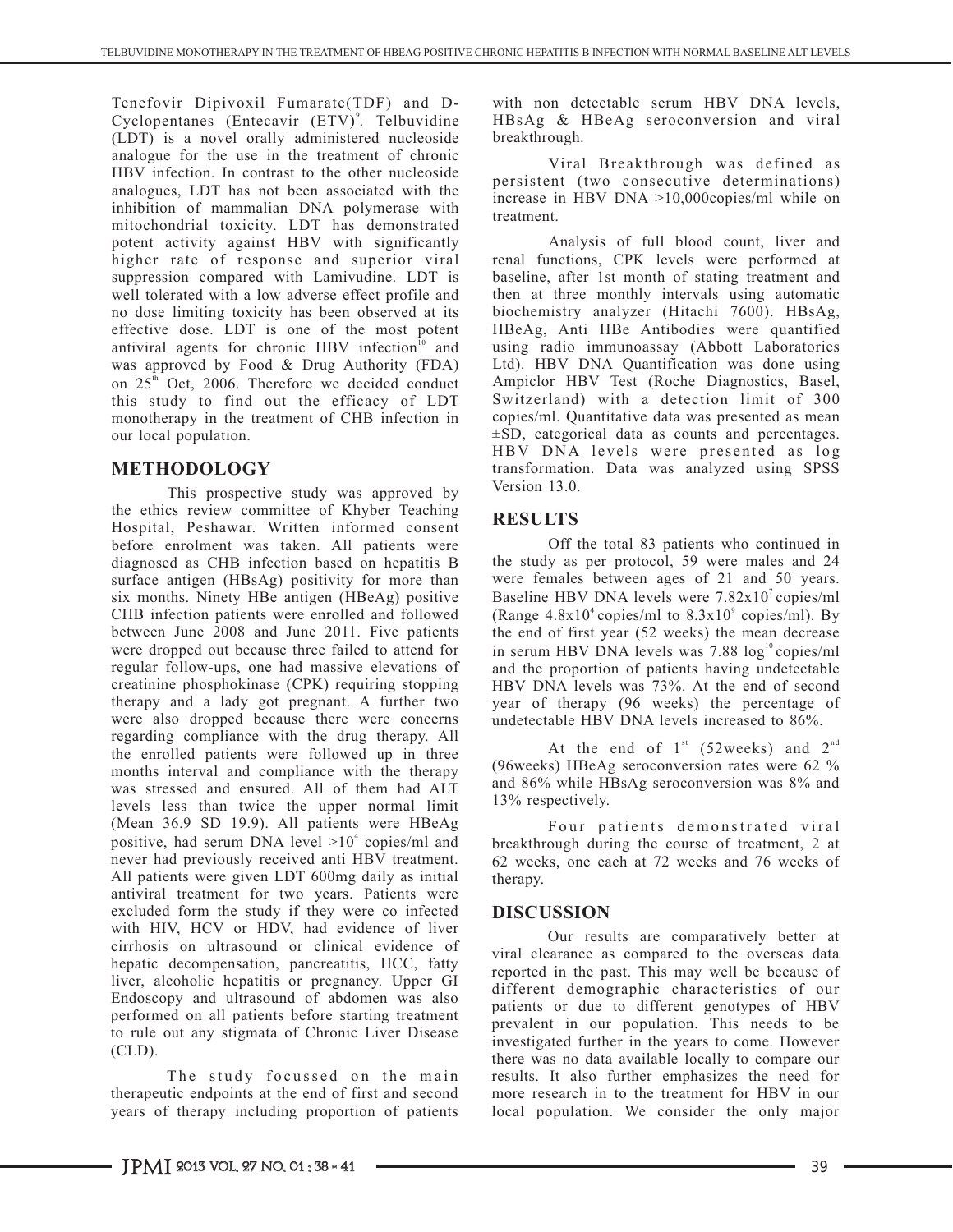problem to be with the reporting of data because To further minimize the risk of resistance, patients with HBV infection are being treated unnecessary treatment should be avoided and HBV successfully across the country and in Khyber DNA should be carefully monitored to check for successfully across the country and in Khyber DNA should be carefully monitored to check for Pukhtunkhwa (KPK) with various NUC.

patients who have effective suppression of viral suppression due to LDT treatment, a rapid decline  $Z$ euzam S et al demonstrated that pre-<br>in serum HBeAg levels during the first year may treatment serum HBV DNA <10 $^{\circ}$ log<sub>10</sub> copies/ml in serum HBeAg levels during the first year may treatment serum HBV DNA  $\leq 10^9 \log_{10}$  copies/ml identify those with a greater likelihood of and ALT levels >2 ULN for the HBeAg positive 11 . achieving HBsAg clearance<sup>11</sup>. In the GLOBE Trial, patients were shown to associated with a high rate LDT demonstrated superior efficacy to LMV at of non-detectable HBV DNA, a high rate of LDT demonstrated superior efficacy to LMV at of non-detectable HBV DNA, a high rate of 2yrs in patients with CHB. Undetectable levels of HBeAg seroconversion and lower resistance to HBV DNA and HBeAg seroconversion were LDT treatment after 2years<sup>18</sup>. achieved in 77% and 37% of HBeAg positive patients respectively. Cumulative HBeAg **CONCLUSION**<br>seroconversion rate was 46%<sup>12</sup>. A study by Chan Y seroconversion rate was 46%. A study by Chan Y This study demonstrated LDT<br>et al revealed that effectively treated patients monotherany to be a reasonable east effective showed increased frequency of peripheral blood therapy for HBeAg reactive CHB patients resulting  $CD4$  (+) T Lymphocytes, an augmented proliferative response of HBV specific T cells to<br>Hepatitis B Core antigen (HBcAg) and the of the absence of the locally available data we Hepatitis B Core antigen (HBcAg) and the of the absence of the locally available data, we<br>induction of cytokines such as interferon gamma (IFN-γ), Tumour Necrosis Factor alpha (TNFalpha) release at the site of infection compared to management of this major public health problem in non-responsive patients. Enhanced HBV specific T our society. Cell reactivity to LDT therapy, which peaked at treatment week 12 was confined to a subgroup of **REFERENCES** effective treated patients who achieved greater viral suprssion<sup>6</sup>. Evan et al reported the relatively low expression of programmed death-1 receptor on CD8+ T cells in HBeAg positive CHB patients who received LDT therapy and had HBeAg seroconversion, compared with those counterparts who did not achieve the HBeAg seroconversion $\mathbf{B}^3$ .

ETV and TDF are potent HBV inhibitors and they have a high barrier to resistance. They widely used as first line monotherapy in developed countries<sup>4</sup>. The NICE Guidelines issued in Aug 2008 as a result of the single technology appraisal process states that ETV is recommended as an option for the treatment of people with chronic HBeAg positive or HBeAg negative CHB in whom antiviral treatment is indicated<sup>14</sup>.

The resistance to NUCs is a major issue. But the rate of drug resistance has decreased dramatically with the development of newer generation of NUCs. LMV resistance occurs frequently and is observed in 80% of the patients treated for five years<sup>15</sup>. Among adequately treated patients, the cumulative incidence of resistance over 5years has been reported to be 29% in HBeAg negative patients and 42% in HBeAg positive patients<sup>16</sup>. LDT resistance is slower to emerge however rates are substantial with 25% of HBeAg positive and 11% of HBeAg negative patients experiencing virological breakthrough due to resistance after 2 years of treatment<sup>17</sup>.

primary non-response ( $\leq 1$  log<sub>10</sub> drop in HBV DNA A study by Wursthrn K et al shows that in  $\alpha$  at week 12) as well as partial response (detectable HBV DNA at week 24).

HBeAg seroconversion and lower resistance to

monotherapy to be a reasonable cost effective in a significant serological and virological feel there is an increased need for reporting ever increasing data with regard to the effective

- 1. Lok AS, McMahon BJ. Chronic hepatitis B: update 2009. Hepatology 2009;50:661-2.
- 2. Tziomalos K. Effect of antiviral treatment on the risk of hepatocellular carcinoma in patients with chronic hepatitis B. World J Hepatol 2010;2:91-3.
- 3. Amarapurkar DN. Telbuvidine: a new treatment for chronic hepatitis B. World J Gastroenterol 2007;13:6150-5.
- 4. Yuen MF, Lai CL. Treatment of chronic hepatitis B: evolution over two decades. J Gastroenterol Hepatol 2011;26;138-43.
- 5. Abbas Z, Jafri W, Hamid S. Management of hepatitis B: Pakistan Society for the Study of Liver Diseases (PSSLD) practice guidelines. J Coll Physicians Surg Pak 2010;20:198-201.
- 6. Chen Y, Li X, Ye B, Yang X, Wu W, Chen B, et al. Effect of telbuvidine therapy on the cellular immune response in chronic hepatitis B. Antiviral Res 2011;23-31.
- 7. Lok AS, Mcmahon BJ. Chronic hepatitis B: update 2009. Hepatology 2009;50:661-2.
- 8. Zoulim F. Hepatitis B virus resistance to antiviral drugs: where are we going? Liver Int 2011;31:111-6.
- 9. Liaw YF, Leung N, kao JH, Piratvisuth T, Gane E, Han KH, et al. Asian-Pacific